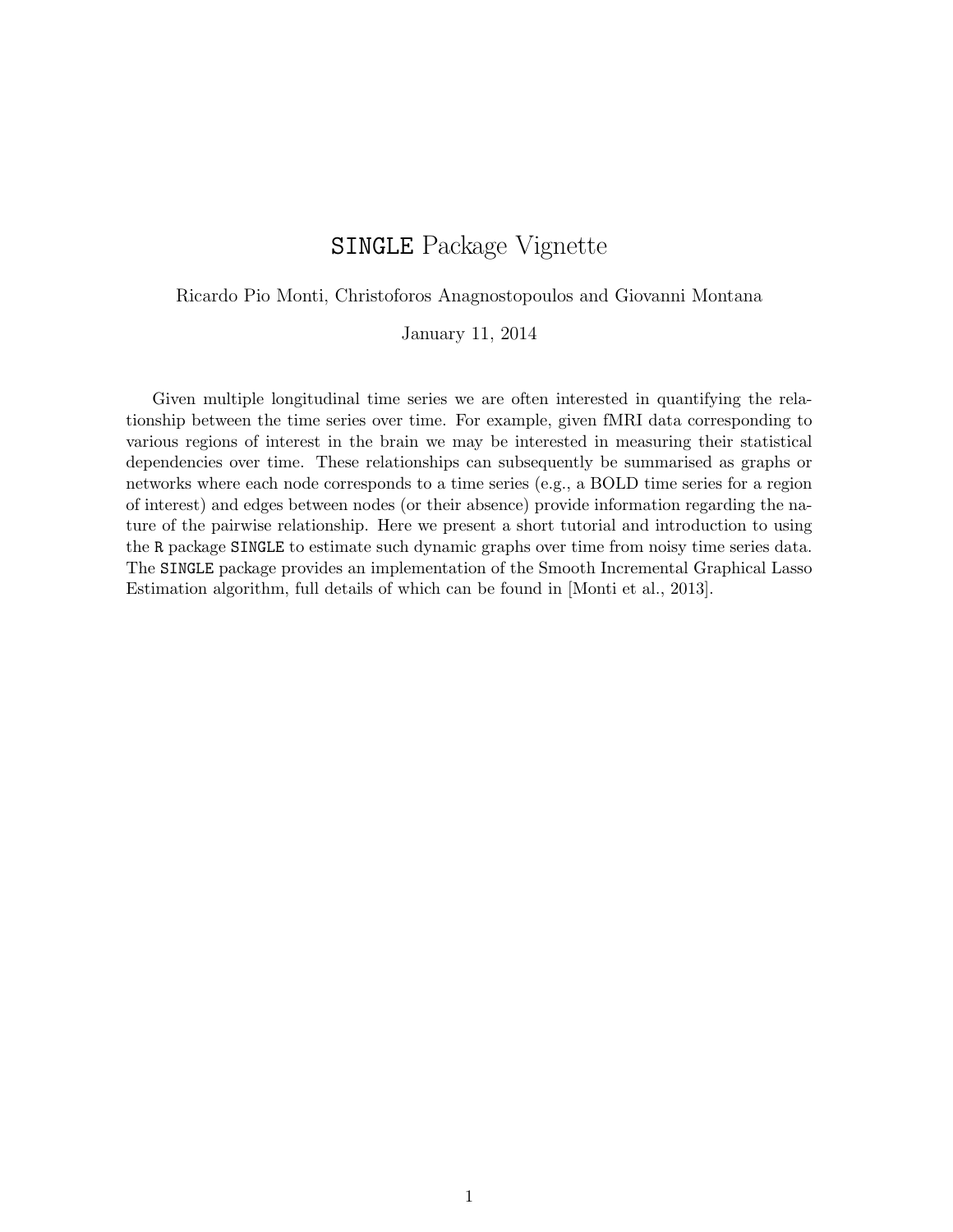## 1 Introduction

There is an increasing interest in summarising the relationships between time series using undirected graphs. Here each node represents a time series (e.g., this can be the BOLD time series for a brain region) and the edge structure serves to summarise the statistical relationship between nodes. Edge structure is commonly estimated using partial correlations. In this case, the absence of an edge between two nodes implies that the two nodes are conditionally independent given all other nodes.

However it is often the case that only a global graph is estimated using the entire time series. Whilst this may be appropriate in some scenarios, it is often the case that we expect the statistical dependencies between nodes to change over time. A clear example of this can be seen by considering fMRI time series of a subject performing alternating tasks: we naturally expect the relationship between brain regions to change depending on task.

In this vignette, we introduce the SINGLE package which can be used to estimate dynamic graphs from noisy time series data. The remainder of this vignette is organised as follows: in Section 2 we give a brief motivating example to show the capabilities of the SINGLE algorithm. In Section 3 we give a brief background description of the SINGLE algorithm. Finally, in Section 4 we give a more detailed description of each of the functions in the SINGLE package and their usage.

# 2 Motivating example

Here we present a brief motivational example to show the capabilities of the SINGLE algorithm and the functionality of the SINGLE package. The main function is the SINGLE function which provides an implementation of the Smooth Incremental Graphical Lasso Estimation (SINGLE) algorithm. Here we give a brief illustration of how the SINGLE algorithm can be used to estimate non-stationary networks.

We begin by simulating non-stationary data in order to test the performance of the SIN-GLE algorithm. We simulate the data using the generate\_random\_data function:

```
> library('SINGLE')
> set.seed(1)
> sim = generate_random_data(ROI=5, length_=50, seg=3, sparsity=.1, str=-.6)
```
Here sim is a list of length two. The first entry contains a matrix of simulated non-stationary data and the second contains an array which summaries the true correlation structure over time. Thus sim<sub>4</sub> data is a matrix with  $p = 5$  columns and  $n = 150$  rows. For example, this could correspond to fMRI data from 5 regions of interest over a time period of length 150. As mentioned previously each column represents a node in our graph and each row is a chronologically ordered observation. Thus sim\$data[i,j] is the ith observation of the jth node.

The true partial correlation structure over time is stored in the array sim\$true\_cov. We also note that this dataset contains two changepoints, one at the 50th observation and the other at the 100th. We note that  $\text{sim}\$ true\_cov $\left[\,\cdot\right]$  contains the correlation structure at the ith observation. Thus we can view the correlation structure for at the first observation as follows:

> sim\$true\_cov[,,1]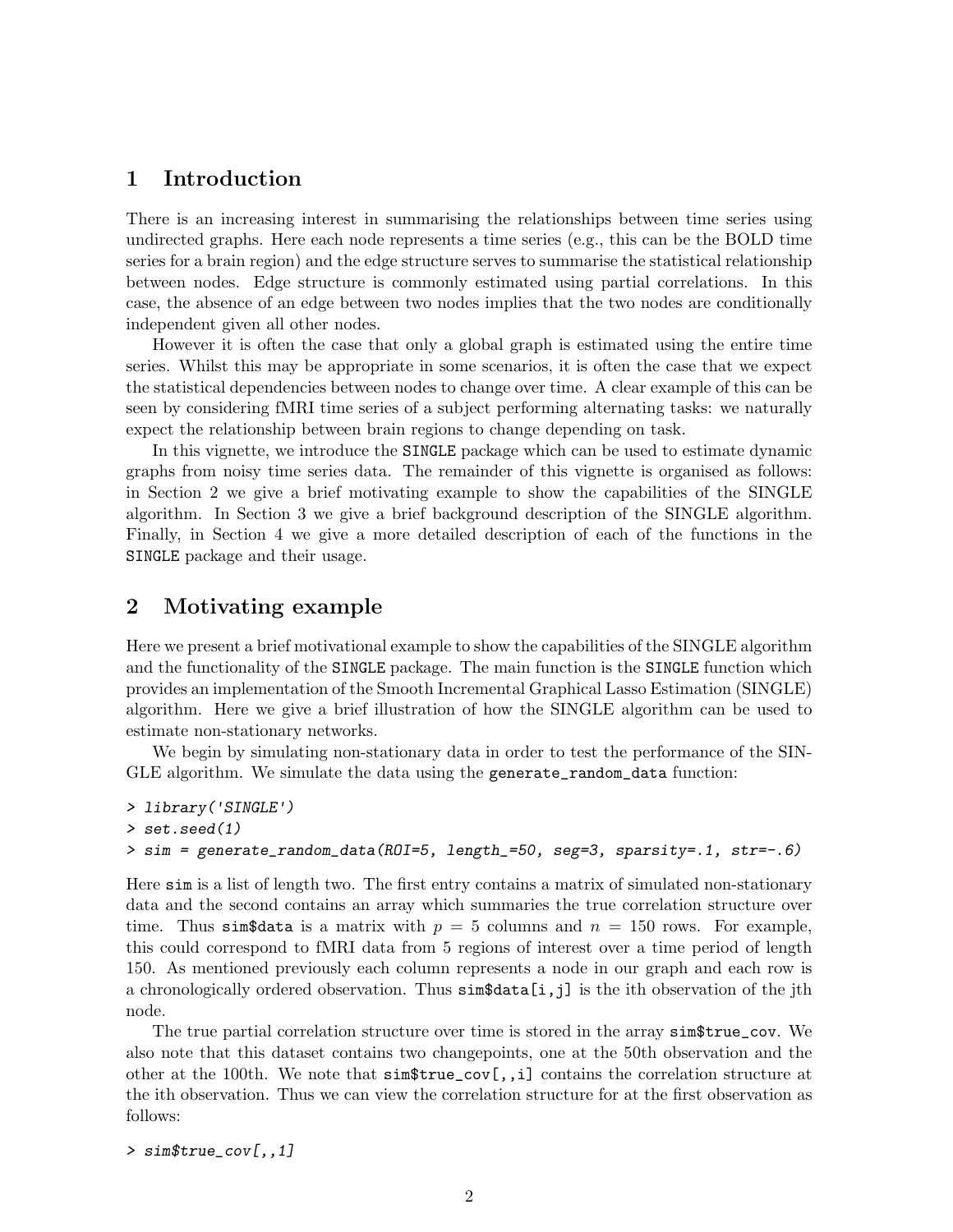|      |                      |   | $[,1]$ $[,2]$ $[,3]$ $[,4]$ $[,5]$ |           |               |
|------|----------------------|---|------------------------------------|-----------|---------------|
| [1,] |                      |   | $1.0 \t 0 \t 0 \t 0 \t -0.6$       |           |               |
|      | $[2,]$ 0.0 1 0 0 0.0 |   |                                    |           |               |
|      | [3,] 0.0             | 0 |                                    | $1 \quad$ | 0.0           |
|      | [4,] 0.0             | 0 | 0                                  |           | $1 \ 0.0$     |
|      | $[5,] -0.6$          |   | 0                                  | $\Omega$  | $0 \quad 1.0$ |

We can now run the SINGLE algorithm to estimate the network structure over time. The SINGLE algorithm requires the input of three intuitive parameters. Parameters  $\lambda_1$  and  $\lambda_2$ control the level of sparsity and temporal homogeneity respectively and  $h$  represents the width of the kernel used to estimate sample covariance matrices. Optimal values for each parameter can be estimated efficiently and this functionality is incorporated into the SINGLE function. As a result, in order to implement the SINGLE algorithm we simply run:

> S = SINGLE(data=sim\$data, verbose=TRUE)

```
Covariance matrices not provided... will be estimated
Kernel width, h, not provided... will be estimated
l1 parameter not provided... will be estimated
l2 parameter not provided... will be estimated
Estimating optimal l1 and l2 parameters...
```
We note from the output that each of the parameters  $\lambda_1, \lambda_2$  and h are estimated directly from the data. Moreover, the SINGLE function is flexible allowing the user to provide specific parameters if necessary. The user can either specify a given value for  $\lambda_1, \lambda_2$  and h as shown below:

 $> S = SIMGLE(data=sim$data, 11=.75, 12=.5, h=40)$ 

Alternatively, a range of possible choices can be provided for any of the three parameters as follows:

> S = SINGLE(data=sim\$data, l1=seq(.25,1, .25), l2=seq(.25,1, .25), h=c(30,40,50))

Additionally, kernel width parameter,  $h$ , can be estimated using the function choose\_h. This function estimates the optimal choice of h by calculating the look-ahead log-likelihood (see section 4.5 for full details). Below we provide an example

```
> data = sim$data
> h_G = choose_h(data=data, sample_size=30, kernel="gaussian",
+ h=seq(10,100,10))
> h_W = choose_h(data=data, sample_size=30, kernel="window",
                h = \text{seq}(10, 100, 10)
```
Here the choice of kernel allows the user to alternate between a Gaussian kernel and a sliding window. The user can also estimate sample covariance matrices  $S_1, \ldots, S_T$  using the get\_kern\_cov function. The estimated sample covariance matrices can then be provided directly to the SINGLE function, therefore reducing the computational cost if several iterations need to be run on the same dataset. This is demonstrated below: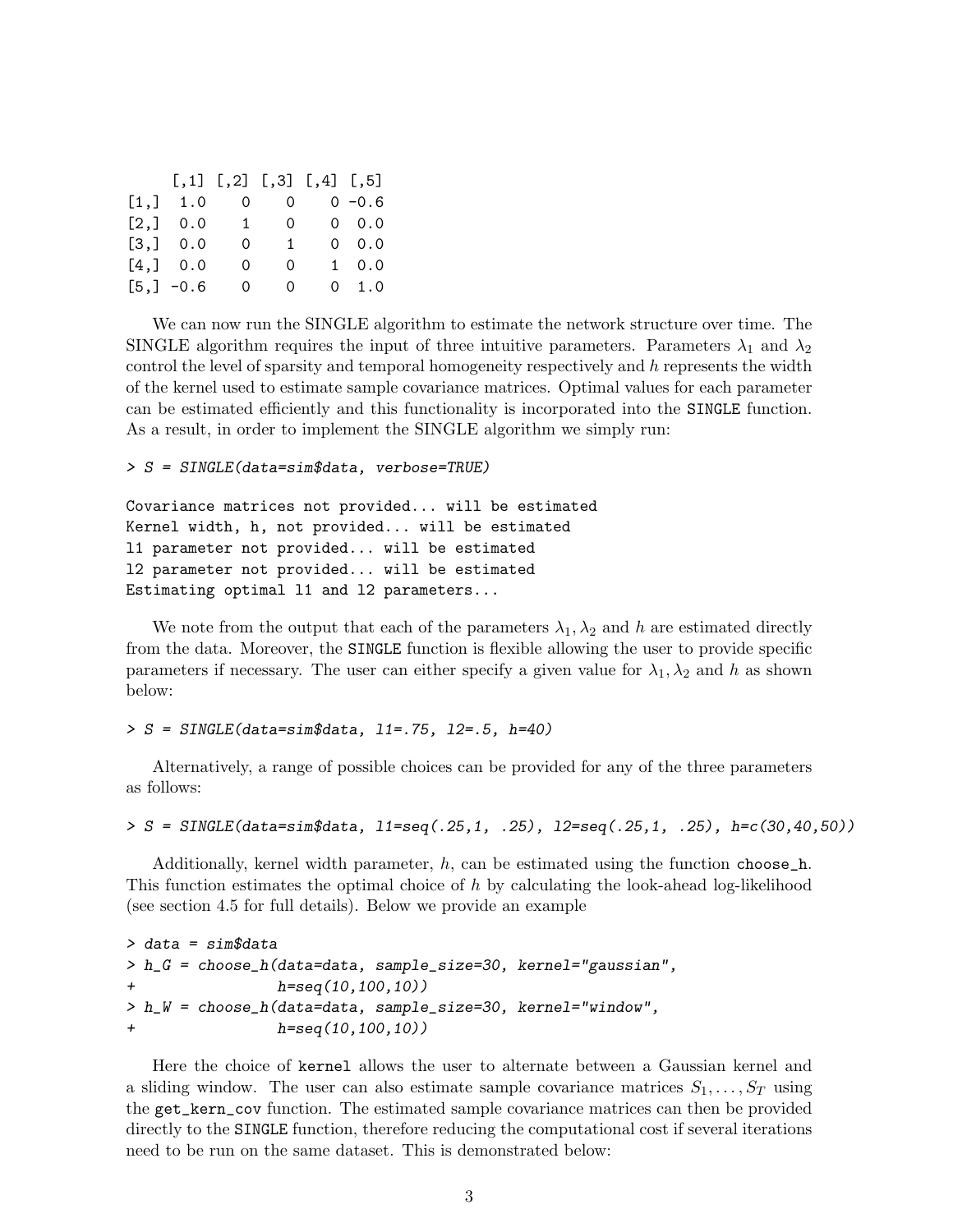```
> C_gaus = get_kern_cov(data=data, h=h_G, kernel="gaussian")
> C_slid = get_kern_cov(data=data, h=h_W, kernel="window")
> S_{ggaus} = SIMGLE(data=data, C=C_{ggus}, 11=.75, 12=0.5)> S_slid = SINGLE(data=data, C=C_slid, 11=.75, 12=0.5)
```
This allows the user to run the SINGLE algorithm on sample covariance matrices that have been estimated using any method of their choice. The plotSINGLE function can then be used to visualise partial correlations over time.

```
> plotSINGLE(object=S_gaus, index=c(1,2,3,4,5), x.axis = seq(1,150),
+n.\text{row=2},
+ col.names=seq(1,5), fix.axis=TRUE)
```


Figure 1: Estimated partial correlations for simulated example

We can see that the estimated partial correlations accurately reflect the true network structure (stored in sim\$true\_cov). Given this is a simulated example we can assess the performance of the SINGLE algorithm using precision, recall and  $F$  scores over time using the precision\_recall function: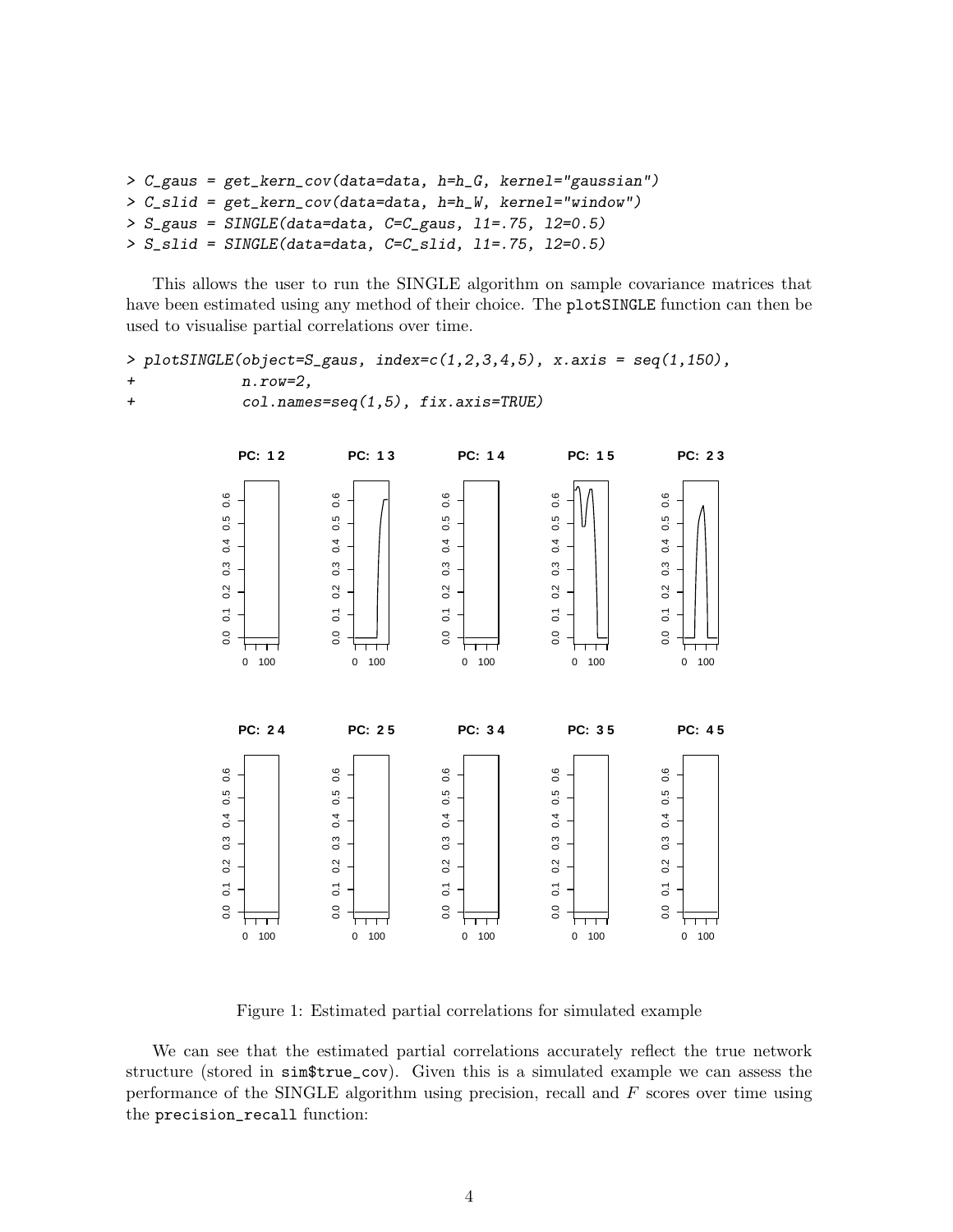```
> result = precision_recall(true_cov=sim$true_cov, estimated_cov=S_gaus$P_)
> plot(result$F1, type='l', ylim=c(0,1), ylab='',
      main='F Score', xlab='Time')
```


**F Score**

Figure 2: Plot of the  $F$  score over time for the SINGLE algorithm on simulated data

### 3 Background

We assume to have obtained time series denoted by  $X_1, \ldots, X_T$ , where each vector  $X_i \in \mathbb{R}^{1 \times p}$ contains the measurements for each of the p variables of interest at the ith time point. We are interested in inferring a sequence of graphs  $\{G_1, G_2, \ldots, G_T\}$  where each  $G_i = (V, E_i)$ corresponds to the functional connectivity between nodes,  $V$ , at time  $i$ . The edge structure, E, is determined using partial correlations.

The SINGLE algorithm has the following two desirable properties: (a) each graph  $G_i$  is sparse thus allowing for accurate and interpretable estimates of the underlying graphs, and (b) the structure of the estimated graphs is temporally homogeneous, implying that there are sparse innovations in network structure over time.

At any given time point, we assume that the random vector  $X_i$  follows a multivariate Gaussian distribution, however both the mean and the covariance of this distribution are assumed to be dependent on the time index. We write  $S_i$  to denote the estimated covariance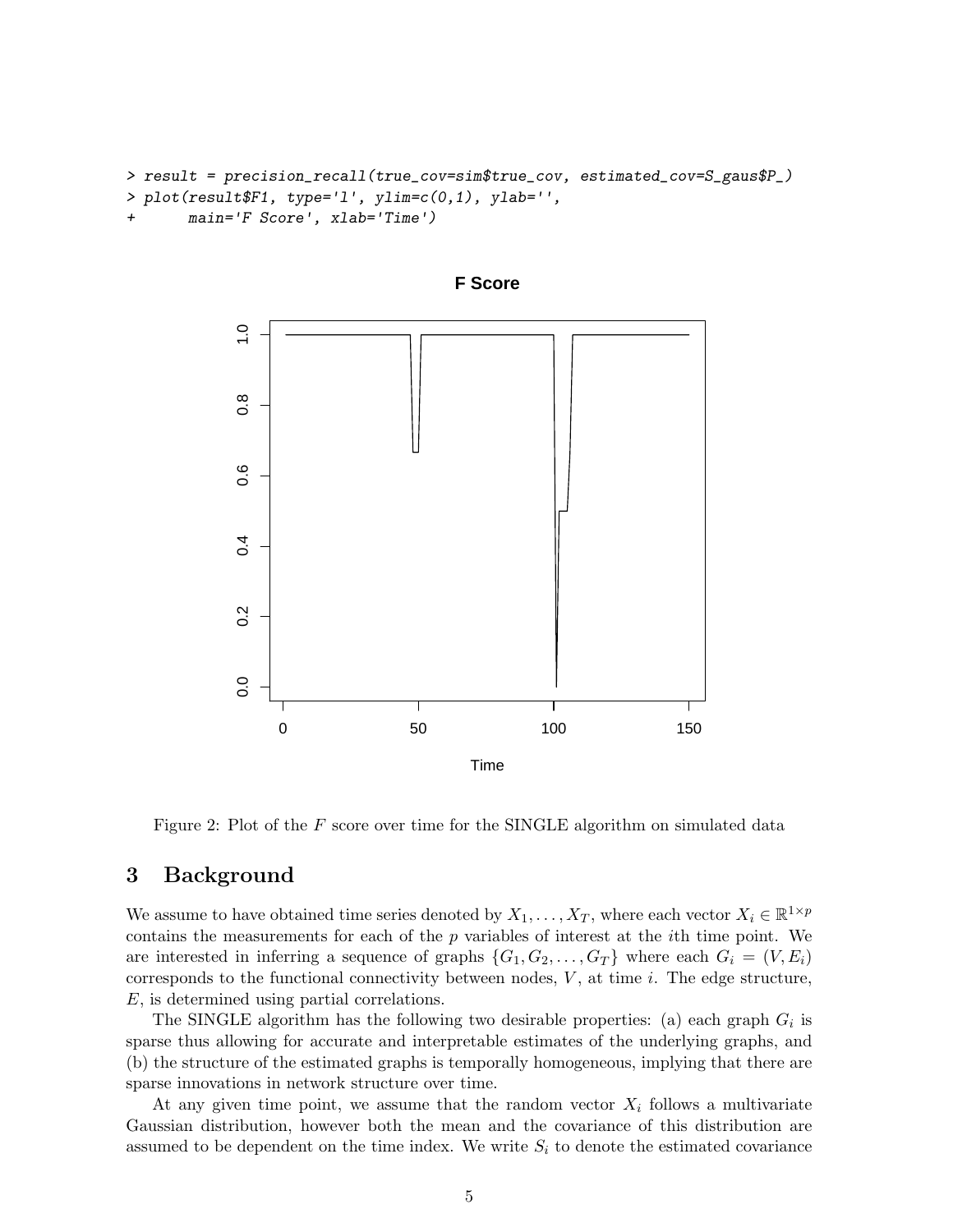matrix at time i.

The set of partial correlations is summarised in the precision (inverse covariance) matrix. Thus our objective is equivalent to obtaining a sequence of time-dependent estimates of precision matrices,  $\hat{\Theta}_1, \ldots, \hat{\Theta}_T$ . The Smooth Incremental Graphical Lasso (SINGLE) obtains these estimates by solving a constrained optimisation problem which balances goodness-of-fit, sparsity and temporal smoothness. This is achieved by formulating the following objective function:

$$
f(\{\hat{\Theta}\}) = \sum_{i=1}^{T} \left[ -\log \det \hat{\Theta}_i + \text{trace } (S_i \hat{\Theta}_i) \right] + \lambda_1 \sum_{i=1}^{T} ||\hat{\Theta}_i||_1 + \lambda_2 \sum_{i=2}^{T} ||\hat{\Theta}_i - \hat{\Theta}_{i-1}||_1, \quad (1)
$$

where  $\{\hat{\Theta}\} = \{\hat{\Theta}_1, \dots, \hat{\Theta}_T\}$  contains all the precision matrices indexed by time. By taking a closer look at the objective function we can gain a clear understanding of what the SINGLE algorithm is looking to achieve. The first sum is proportional to the sum of negative log likelihoods of the estimated precision matrices. The first penalty term regularised by  $\lambda_1$ corresponds to the Graphical Lasso penalty and ensures sparsity in the estimated graphical structure by imposing a penalty on the sum of absolute entries in each  $\hat{\Theta}_i$ . On the other hand, the second penalty function regularised by  $\lambda_2$ , ensures smoothness by penalising the differences between temporally adjacent networks. This penalty can be seen as an extension of the Fused Lasso penalty from the context of penalised regression (i.e., in the Fused Lasso we penalise regression coefficients  $|\beta_i - \beta_{i+1}|$  and here this is extended to the difference over graphs).

The SINGLE estimation procedure consists of two independent steps performed in sequence: initially, recursive estimates of the covariance matrices  $S_1, \ldots, S_T$  are obtained using a Gaussian kernel; then an iterative optimisation algorithm is run until convergence in order to produce a sequence of estimated graphs. Full details of the SINGLE algorithm are given in [Monti et al., 2013].

### 4 The SINGLE package

In this section we give a more detailed description of each of the functions contained in the SINGLE package.

### 4.1 generate\_random\_data

This function allows for the generation of data with a random correlation structure that is piecewise continuous. This is achieved using Vector Autoregressive Processes (VAR). The choice of VAR processes here is motivated by their ability to encode autocorrelation within a time series as well as cross-correlations across time series. Network structure can be simulated according to either Erdos-Renyi random graphs or Barabasi-Albert scale-free networks. This choice is specified by mode input in the generate\_random\_data function.

As shown in the motivational example, we can easily simulate data using this function:

```
> sim_ER = generate_random_data(ROI=5, length_=50, mode='ER', seg=3, sparsity=.1)
> sim_BA = generate_random_data(ROI=5, length_=50, mode='BA', seg=3, sparsity=.1)
```
We note that the number of piecewise continuous segments of data and their lengths can be specified using seg and length\_ respectively. Random data with segments of different lengths can be generated using the generate\_random\_data command several times as follows: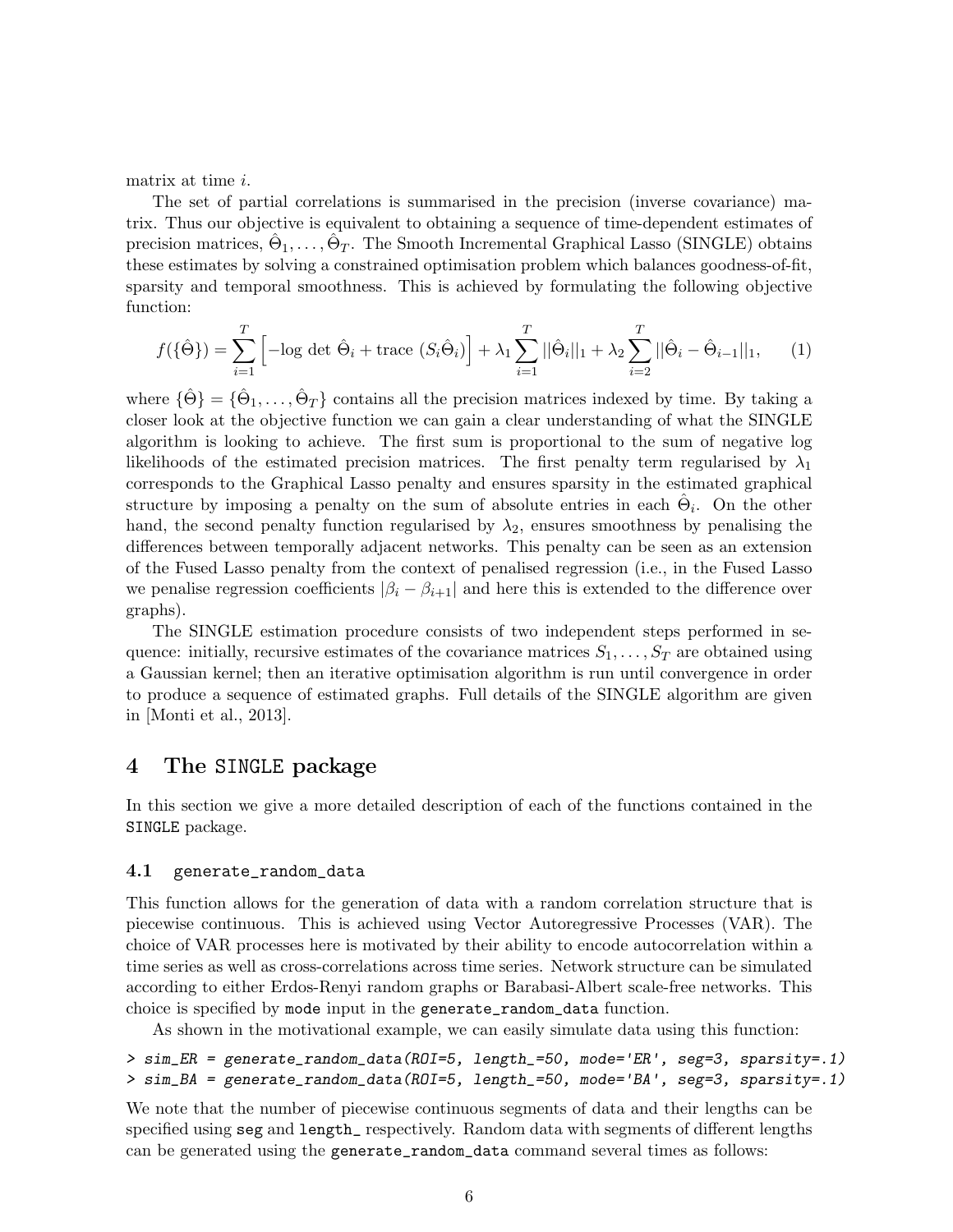```
> sim1 = generate_random_data(ROI=5, length_=25, mode='BA', seg=1, sparsity=.15)
> sim2 = generate_random_data(ROI=5, length_=75, mode='BA', seg=1, sparsity=.15)
> data = rbind(sim1$data, sim2$data)
```
This function depends on both the igraph [Csardi and Nepusz, 2006] and dse packages [Gilbert, 2006] for simulating random networks and VAR processes respectively.

#### 4.2 SINGLE

The SINGLE function is the main function within the SINGLE package and provides an implementation of the SINGLE algorithm. The SINGLE algorithm involves three parameters, all of which can be efficiently estimated. These parameters can either be specified by the user or alternatively estimated from the data directly. In order to provide a greater insight to the user, we detail each of these parameters below:

- 1. h: This is kernel width to be used when estimating sample covariance matrices. If h is not provided it is estimated using the look-ahead log-likelihood, provided by the choose\_h function (full details provided in section 4.5).
- 2. l1: This penalty measures the regularisation of the sparsity penalty in the SINGLE objective function. Increasing the value of  $\lambda_1$  will increase the sparsity of the estimated dynamic networks.
- 3. 12: This is the value of  $\lambda_2$  in the SINGLE objective function. Increasing the value of  $\lambda_2$  will encourage sparse innovations in the estimated network structures by penalising the difference between consecutive networks.

As shown in Section 2 the SINGLE algorithm can be run as follows:

```
> set.seed(1)
> sim = generate_random_data(ROI=5, length_=50, seg=3, sparsity=.1, str=-.6)
> data = sim$data
> S = SINGLE(data=data)
```
Since the SINGLE algorithm relies on the Fused Lasso for one step of its iterative optimisation this function depends on the flsa package [Hoefling, 2013].

### 4.3 precision\_recall

The precision\_recall function allows us to measure the performance of the SINGLE algorithm. Precision is defined as the fraction of reported edges which are true edges while recall is defined as the fraction of true edges which are correctly reported. It follows that the closer precision and recall are to 1 the better the performance. Finally we also define the  $F$  score as follows:

$$
F = 2 \cdot \frac{P \cdot R}{P + R},
$$

where  $P$  and  $R$  refer to the precision and recall respectively.

This function calculates the precision and recall for an iteration of the SINGLE algorithm at each observation. That is, at the *i*th observation the precision, recall and  $F$  score is calculated by comparing the true correlation structure at the time and the correlation structure estimated by the SINGLE algorithm.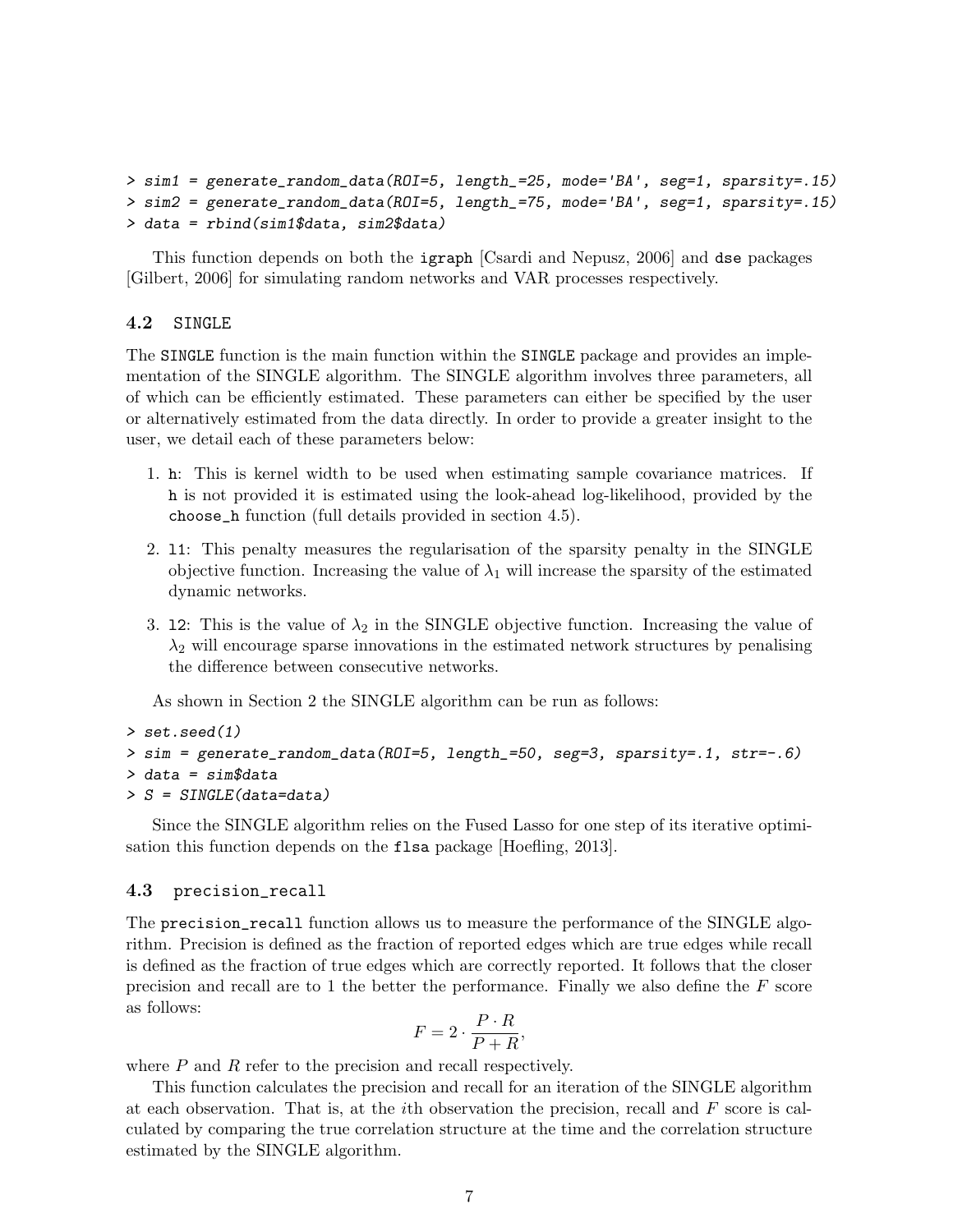The precision\_recall function is run directly on the array of estimated precision matrices (S\$P\_ in the example above) as follows:

> result = precision\_recall(true\_cov=sim\$true\_cov, estimated\_cov=S\$P\_)

#### 4.4 plotSINGLE

The plotSINGLE function allows for the visualisation of the estimated correlation structures over time. This is achieved by plotting the pairwise partial correlations between each of the nodes. Since there may be a potentially large number of nodes (resulting in an even larger number of pairwise correlations to plot) the plotSINGLE function allows the user to specify a subset of nodes to plot using its index command. In the example from before we plot the partial correlations for all nodes. Alternatively, we could plot only the partial correlations between the 1st, 3rd and 5th nodes as follows:

> plotSINGLE(object=S, index= $c(1,2,3,5)$ , x.axis = seq(1,150), n.row=2, + col.names=c(1,2,3,5), fix.axis=TRUE)



Figure 3: Estimated partial correlations for simulated example discussed previously